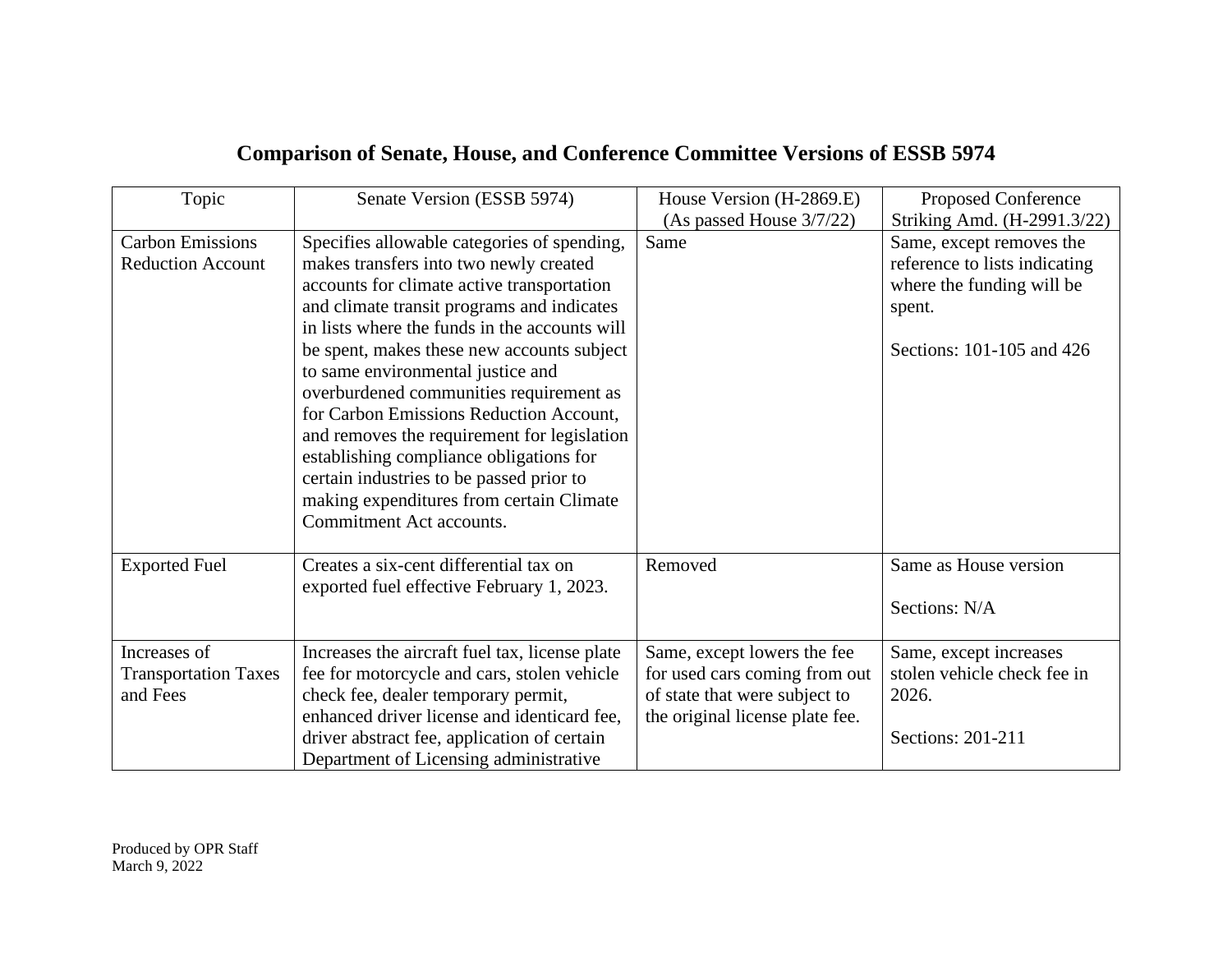| Topic                                                                                                                                        | Senate Version (ESSB 5974)                                                                                                                                                                                                                                                                                                                                                                                                                                   | House Version (H-2869.E)<br>(As passed House $3/7/22$ )                                                                                                                                                                       | Proposed Conference<br>Striking Amd. (H-2991.3/22)                                                                                                                                                                                                                                        |
|----------------------------------------------------------------------------------------------------------------------------------------------|--------------------------------------------------------------------------------------------------------------------------------------------------------------------------------------------------------------------------------------------------------------------------------------------------------------------------------------------------------------------------------------------------------------------------------------------------------------|-------------------------------------------------------------------------------------------------------------------------------------------------------------------------------------------------------------------------------|-------------------------------------------------------------------------------------------------------------------------------------------------------------------------------------------------------------------------------------------------------------------------------------------|
|                                                                                                                                              | fees, driver license update fee, and auto<br>dealer documentary service fee.                                                                                                                                                                                                                                                                                                                                                                                 |                                                                                                                                                                                                                               |                                                                                                                                                                                                                                                                                           |
| State General Fund,<br><b>Public Works</b><br><b>Assistance Account</b><br>(PWAA), and<br><b>Hazardous Substance</b><br><b>Tax Transfers</b> | Transfers an amount equivalent to expected<br>sales and use tax on Move Ahead WA<br>projects from the General Fund to<br>transportation accounts, repeals transfers to<br>the General Fund for transportation related<br>tax credits, and allows continued transfers<br>of hazardous substance tax revenues.                                                                                                                                                 | Same, except adds a transfer<br>from the PWAA to<br>transportation accounts.                                                                                                                                                  | Same as House version,<br>except the transfer from the<br>PWAA to transportation<br>accounts is decreased (Sec.<br>302), but matched by an<br>increase in transfers from the<br>General Fund (Sec. 301).<br>Sections: 301-313                                                             |
| <b>Creates Multiple</b><br><b>New Accounts</b>                                                                                               | <b>Creates Move Ahead WA and Move</b><br>Ahead WA Flexible accounts, which are<br>allowed to retain their interest.                                                                                                                                                                                                                                                                                                                                          | Same                                                                                                                                                                                                                          | Same<br>Sections: 401-404                                                                                                                                                                                                                                                                 |
| <b>Local Funding</b><br>Options                                                                                                              | Allows councilmanic authority for 2% city<br>utility tax (excluding electricity) for<br>transportation purposes, which can be on<br>top of existing 6% voter approved<br>authority; provides .1% councilmanic<br>authority for Transportation benefit<br>Districts (TBD) sales and use tax in<br>addition to existing .2% with voter<br>approval; and increases border area fuel tax<br>authority from 1 to 2 cents while allowing<br>indexing by inflation. | Same, except removes both<br>the councilmanic authority for<br>2% city utility tax (excluding<br>electricity) for transportation<br>purposes and the ability to<br>index the voter-approved<br>border fuel tax for inflation. | Same as House version,<br>except the voter-approved<br>TBD sales and use tax can be<br>extended in 10-year<br>increments with no limitation<br>(Sec. 407) and the ability to<br>index the voter-approved<br>border fuel tax for inflation<br>is restored (Sec. 405).<br>Sections: 405-407 |

Produced by OPR Staff March 9, 2022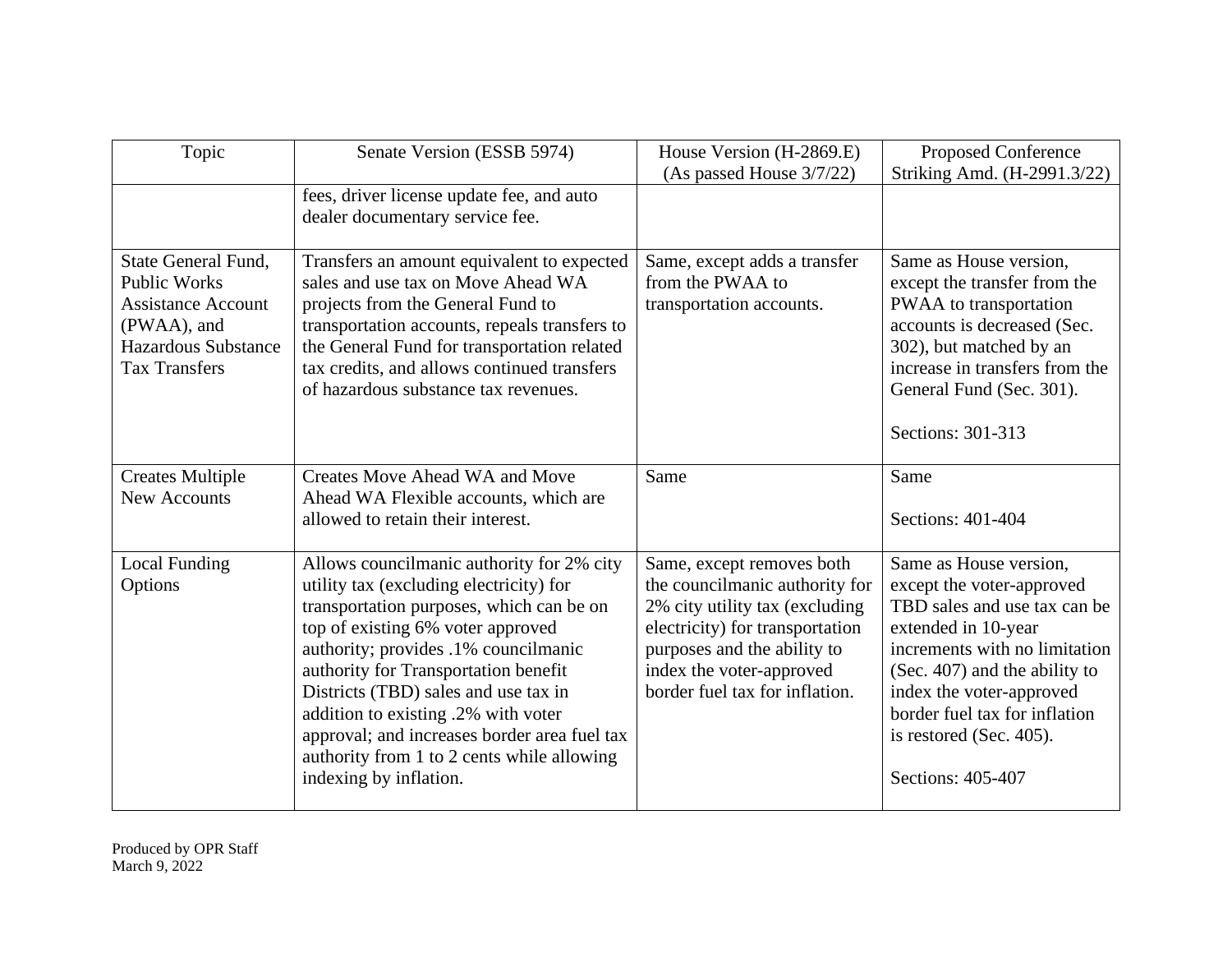| Topic                                            | Senate Version (ESSB 5974)                                                                                                                                                                                                                                                                                                                                                                                                                                                                                                                                                                                                                                                            | House Version (H-2869.E) | Proposed Conference                                                                                                                                                                                                                                                                                                                                                                                 |
|--------------------------------------------------|---------------------------------------------------------------------------------------------------------------------------------------------------------------------------------------------------------------------------------------------------------------------------------------------------------------------------------------------------------------------------------------------------------------------------------------------------------------------------------------------------------------------------------------------------------------------------------------------------------------------------------------------------------------------------------------|--------------------------|-----------------------------------------------------------------------------------------------------------------------------------------------------------------------------------------------------------------------------------------------------------------------------------------------------------------------------------------------------------------------------------------------------|
|                                                  |                                                                                                                                                                                                                                                                                                                                                                                                                                                                                                                                                                                                                                                                                       | (As passed House 3/7/22) | Striking Amd. (H-2991.3/22)                                                                                                                                                                                                                                                                                                                                                                         |
| Clean Fuels (E3SHB<br>1091)                      | Removes language requiring passage of an<br>additive transportation package before<br>clean fuel compliance and credit provisions<br>go into effect.                                                                                                                                                                                                                                                                                                                                                                                                                                                                                                                                  | Same                     | Same, except requires<br>reporting on credits<br>generated by the omnibus<br>transportation budget.<br>Sections: 408-414                                                                                                                                                                                                                                                                            |
| <b>Establishes Various</b><br>Goals and Programs | Establishes a goal that all passenger and<br>light duty vehicles of model year 2030 or<br>later be electric, requires the Washington<br><b>State Department of Transportation</b><br>(WSDOT) to incorporate Complete Streets<br>concepts into the design of certain projects,<br>establishes a School Based Bike Safety<br>Program, establishes a Reducing Rural<br>Roadway Departures Program, makes the<br>Green Capital grant program permanent,<br>makes Sound Transit eligible for Regional<br>Mobility Grants subject to certain<br>conditions, and establishes Bus and Bus<br>Facilities, Connecting Communities,<br>Railroad Crossing, and Transit Support<br>grant programs. | Same                     | Adds a requirement that<br>agencies receiving transit<br>support grants must provide<br>free-fares for individuals 18<br>years or younger (Sec. 422),<br>makes the Green Capital<br>grant program permanent<br>(Sec. 439), and makes Sound<br>Transit eligible for Regional<br>Mobility Grants subject to<br>certain conditions (Sec. 438).<br>Sections: 415-419, 422, 427,<br>432-434, and 437-439 |
| Fare-Free Policies for<br><b>State Agencies</b>  | Directs WSDOT to negotiate with Amtrak<br>for and the Washington State<br>Transportation Commission to establish on<br>Washington State Ferries fare-free trips for<br>passengers 18 and under.                                                                                                                                                                                                                                                                                                                                                                                                                                                                                       | Same                     | Same<br>Sections: 420 and 421                                                                                                                                                                                                                                                                                                                                                                       |

Produced by OPR Staff March 9, 2022